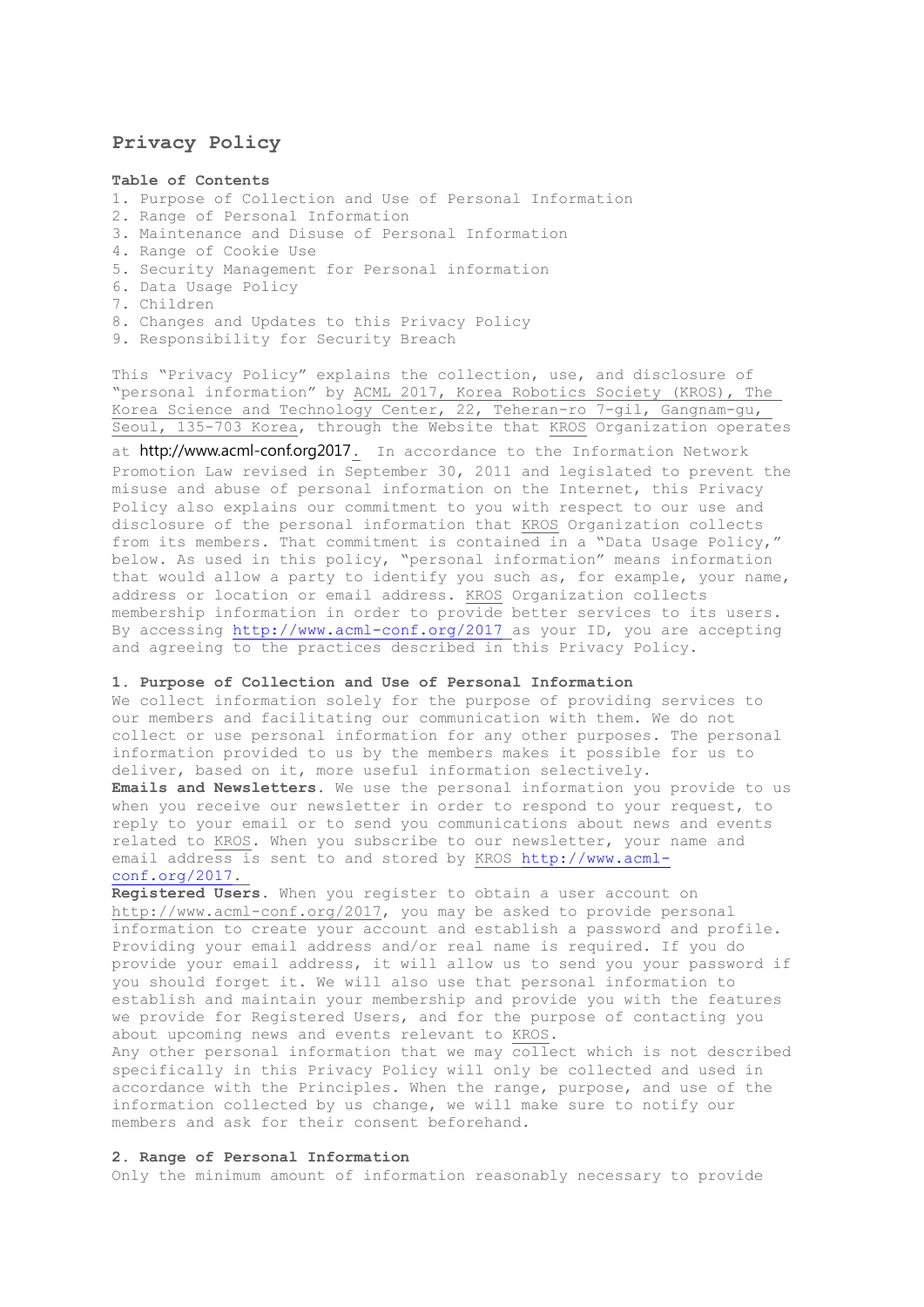you with services should be collected and maintained, and only for so long as reasonably needed or required; This includes their name, occupational position, e-mail, postal code and address. We may collect personal information at several places on the Website,

**·**when you subscribe us with your personal information such as by sending an email to us or signing up to receive a newsletter or our events listing;

**·**when you provide personal information to register to establish a user account on our Website in connection with your participation in KROS.

### **3. Maintenance and Disuse of Personal Information**

Information you provide through our Website, or that we gather as a result of your use of our Website, should not be used for marketing or advertising purposes, nor should it be provided voluntarily (without your permission) to anyone else unless required. KROS will continue to maintain and manage its members' personal information as long as they continue to receive its services and retain their membership. However, when a member cancels his or her membership by request for deregistration, all personal information collected by us will be permanently deleted from our database, ensuring that the opening or use of such information for any purposes is no longer possible.

#### **4. Range of Cookie Use**

When our members visit our site and their web browsers ask for cookies, KROS Website restricts its use of cookies only to the information that has no potential to invade their privacy, such as browser version, monitor information, operating system version, and information related to log-in.

#### **5. Security Management for Personal information**

KROS Organization has implemented reasonable measures to protect against unauthorized access to and unlawful interception or processing of personal information that KROS Organization stores and controls. However, no website can fully eliminate security risks. We will post a reasonably prominent notice to the Website if any such security breach occurs. User ID has security risks in addition to those described above. Among other things, User ID is vulnerable to DNS attacks, and using ID may increase the risk of phishing.

#### **6. Data Usage Policy**

Our Data Usage Policy covers how we maintain and use information about you that is collected by our Website and server logs, including when you log into a website using your KROS ID. Non Personal Browsing Information We Collect. When you use the Website, our servers may collect information automatically (through, for example, the use of your "IP address") about your activities while visiting the Website and information about the browser you are using. In addition, whenever you use your KROS ID to log into our Website, our server keep a log of the websites you visit. **No Linking.** We do not intentionally link browsing information or information from our server logs to the personal information you submit to us. We use this information for internal purposes only, such as to help understand how the Websites are being used, to improve our Website and the features we provide, and for systems administration purposes. **No Selling or Sharing.** Except in the unique situations identified in this Privacy Policy, KROS Organization does not sell or otherwise voluntarily provide the non personal browsing information we collect about you or your website usage to third parties.

**No Retention.** KROS Organization discards non personal browsing information from our server logs once we have used the information for the limited purposes noted above, under "No Linking."